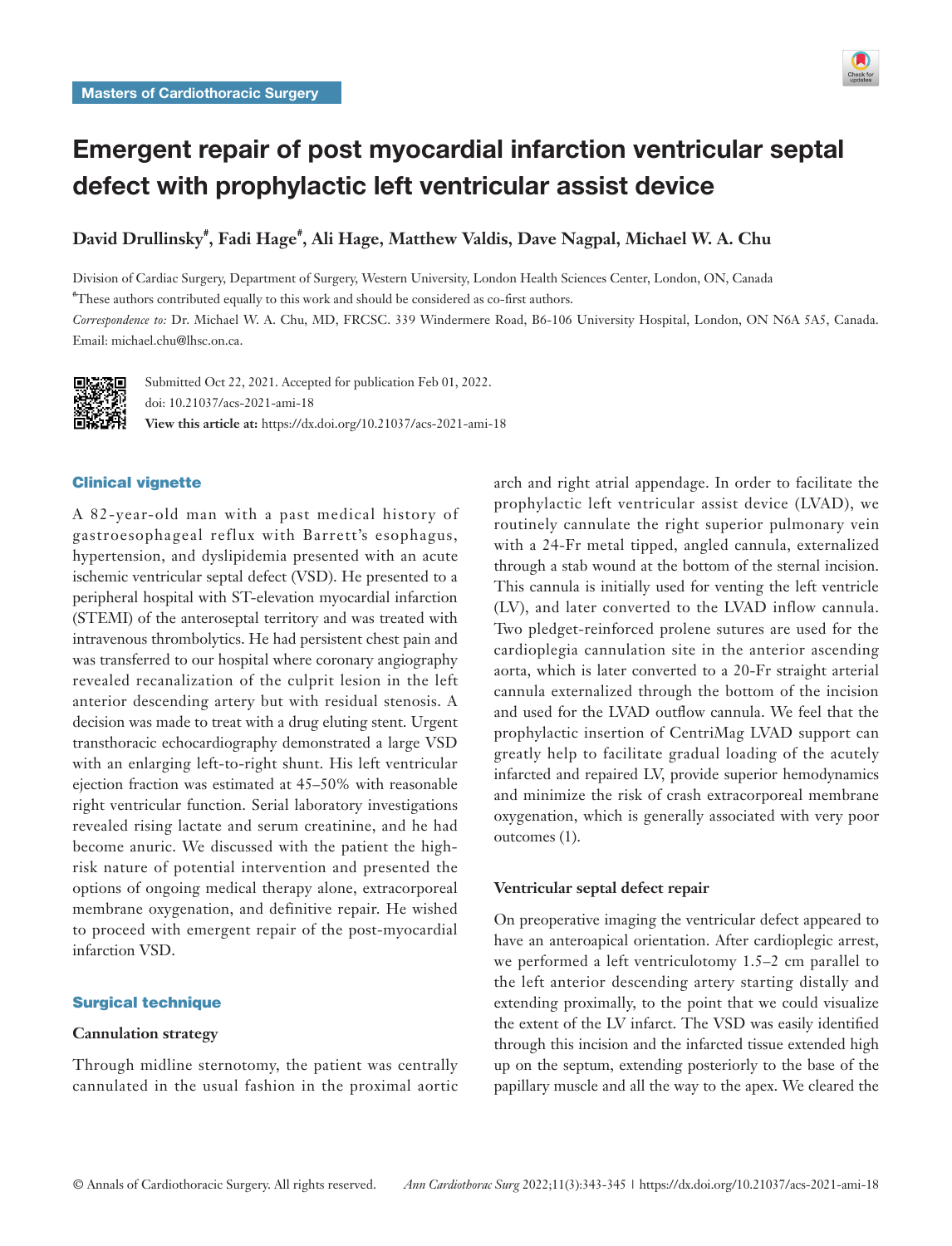edges of the VSD of any loose tissue that might embolize, but we do not routinely debride around it. We then tailored a large polytetrafluoroethylene (PTFE) outflow patch to the shape of the planned area of LV exclusion, much larger than the area of the VSD. We started with the suturing of the deep superior and posterior margins of the patch to the healthy endocardium with multiple interrupted pledgeted prolene sutures to then parachute the patch down onto the most difficult portions to sew. We ran a second layer of running 3-0 prolene, working from deep to superficial on either side of the patch. The anterior portion of the patch is folded in to exclude the infarcted LV and sewn within the ventriculotomy closure line along with felt strip reinforcement in multiple layers of large prolene stitches. Added reinforcement sutures were placed in any areas of concern, particularly around the base of the papillary muscle that was juxtaposed to the infarct. We did not hesitate to oversee the distal left anterior descending artery within the ventriculotomy closure as the distal myocardium had no viability.

## **Transition to prophylactic LVAD**

We completed de-airing maneuvers, removed the root vent/cardioplegia line and switched it for a 20-Fr straight cannula, externalized through a stab wound at the bottom of the incision. The tip of the cannula was placed 4–5 cm deep in the aorta to minimize risk of accidental dislodgement and secured with Rummel tourniquets. Then, the right superior pulmonary vein cannula was disconnected from the pump and attached as the inflow for the CentriMag LVAD and LVAD support was initiated as cardio-pulmonary bypass support was weaned.

## **Post**-**operative course and management**

In the intensive care unit (ICU) the patient stabilized, and end organ function recovered. During his ICU stay, the patient was extubated and ambulated as much as tolerated. He required minimal inotropic support and had his left ventricular support gradually weaned over five days with daily transthoracic echocardiographic guidance. Transesophageal echocardiography revealed adequate biventricular function to support independent circulation, thus the patient was decannulated successfully in the operating room.

He continues to recover in the hospital but has not

required re-escalation of ventricular support. We have used this strategy systematically for emergency repair of postmyocardial infarction complications including papillary muscle rupture, free wall rupture and VSD.

## **Comment**

Advances in percutaneous management of acute coronary events have greatly reduced the incidence of mechanical complications after ischemic events (2). However, mechanical complications still occur in around 1% of patients after a myocardial infarction and perhaps may be more frequent during the Covid-19 pandemic due to delays in patient presentation and care (3). Medical management is usually not sufficient and is associated with a high mortality (above 90% at 30 days) (4). In high volume centers, survival after surgical VSD repair has acceptable hospital and longterm mortality (31.2% mortality during hospitalization and 51% actuarial survival at 10 years) (5).

The choice of surgical technique will depend on several factors including type of VSD (anterior *vs.* posterior), extent of infarcted area, degree of cardiogenic shock, patient context and surgeon experience. There are many modalities and timing of mechanical support use during post infarction VSD repair (6). We routinely use central CentriMag left ventricular support at the completion of surgery regardless of post-operative ventricular function. This permits a period of hemodynamic stability in which the patient can recover end organ function and heal myocardium without concern for low cardiac output. Our strategy is reproducible and does not require expensive devices.

# Acknowledgments

*Funding:* None.

## **Footnote**

*Conflicts of Interest:* MWAC has received speakers honoraria from Medtronic, Edwards Lifesciences, Abbott Vascular, Terumo Aortic and Cryolife. The other authors have no conflicts of interest to declare.

*Open Access Statement:* This is an Open Access article distributed in accordance with the Creative Commons Attribution-NonCommercial-NoDerivs 4.0 International License (CC BY-NC-ND 4.0), which permits the non-